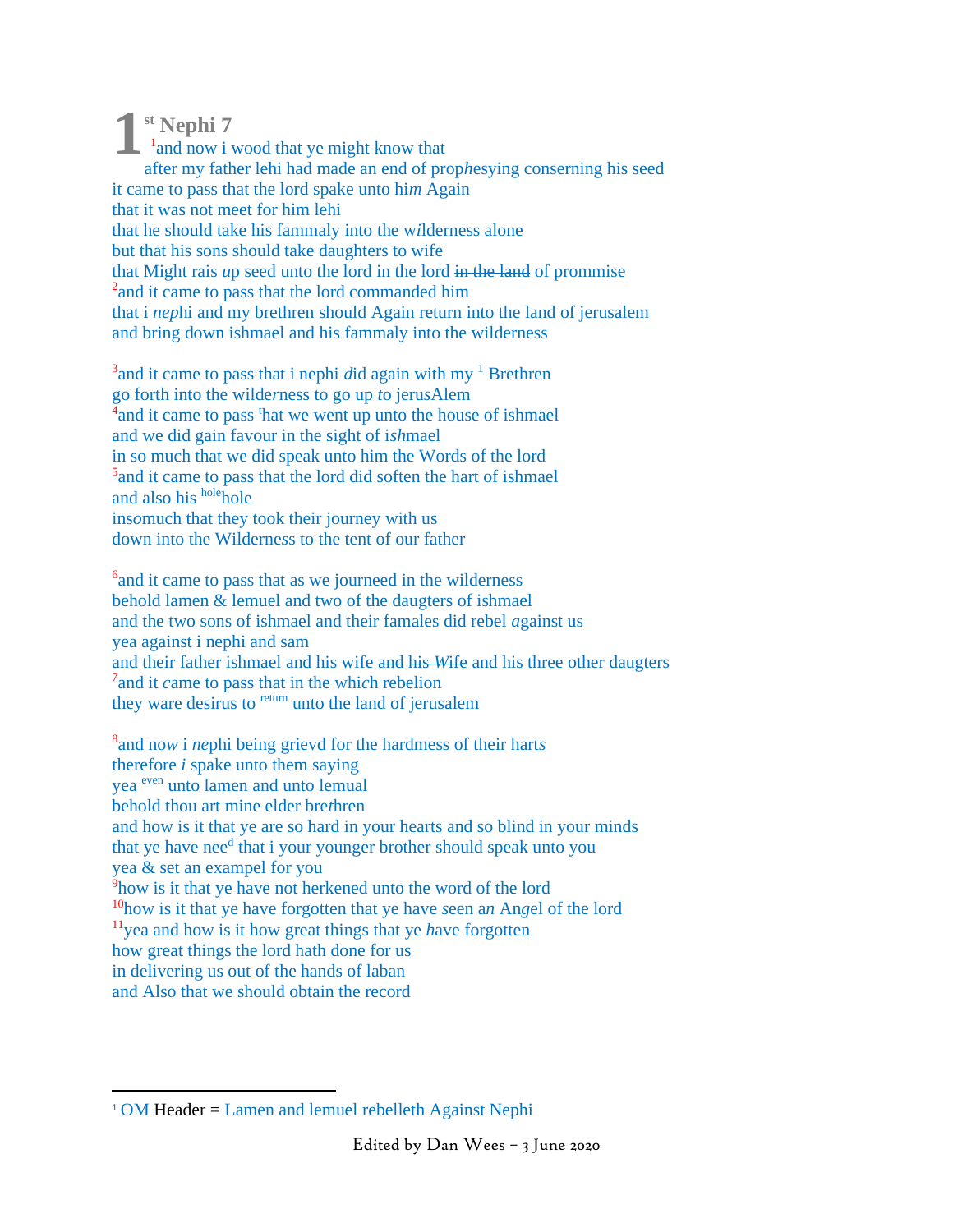<sup>12</sup>yea and how is it tha*t* ye have forgotten that the lord is able to do all things according to his will for the children of men if it so be that they exersise faith in him wherefor let him us be faithful in him

<sup>13</sup>& *if* it so be that we are faithful in him We shal obtain the land of promise

and *y*e shal know at some futer peried that the word of the lord shal be fulfild conse*r*ning the destruction of jerusalem for all thing which the lord hath spoken conserning the destruction of *je*rusalem must be fulfild <sup>14</sup>for behold the spirit of the lord cea*s*es soon to strive w*i*th *t*hem for behold they have rejected the prophets and jeremiah have they c*a*st into prisen and they have saught to take away the life of my father in so much that they have driven him out of the land

<sup>15</sup>now behold i say unto you that if *y*e will ret*u*rn unto jerusalem ye shall Also p*er*rish with them and now if ye have choic*e* go up to he la*n*d and remember the words which i s*p*eak unto you that if ye go ye will also perrish for thus the spirit of the lord constraineth me that i should *<sup>s</sup>* peak

<sup>16</sup>and it came to pass that when i nephi had spoken these words unto my brethre*n* they ware angry with Me and it came to pass that they did *l*ay their hands uppon me for behold they ware exceding wroth and they did bind me with cords for they  $sa^{ught}$  to take away my life that they might leave me in the wilderness to be devoured by wild beasts  $17$ but it came to pass  $2$  that i praid unto the lord sayimg O lord according to my faith which is in me wilt thou deliver me from the hands of my *br*ethren yea even give me strength that i may burst these ban*d*s with which i am bou*m*d <sup>18</sup>and it came to pass that When i had said these words behold the bands w*a*re loos*d* from of my hands an*<sup>d</sup>* feee*t* And i stood before my brethren and i spake unto them aga*i*n

<sup>2</sup> OM Header = laman and lemual Repent and g *w*ith *N*e*phi*